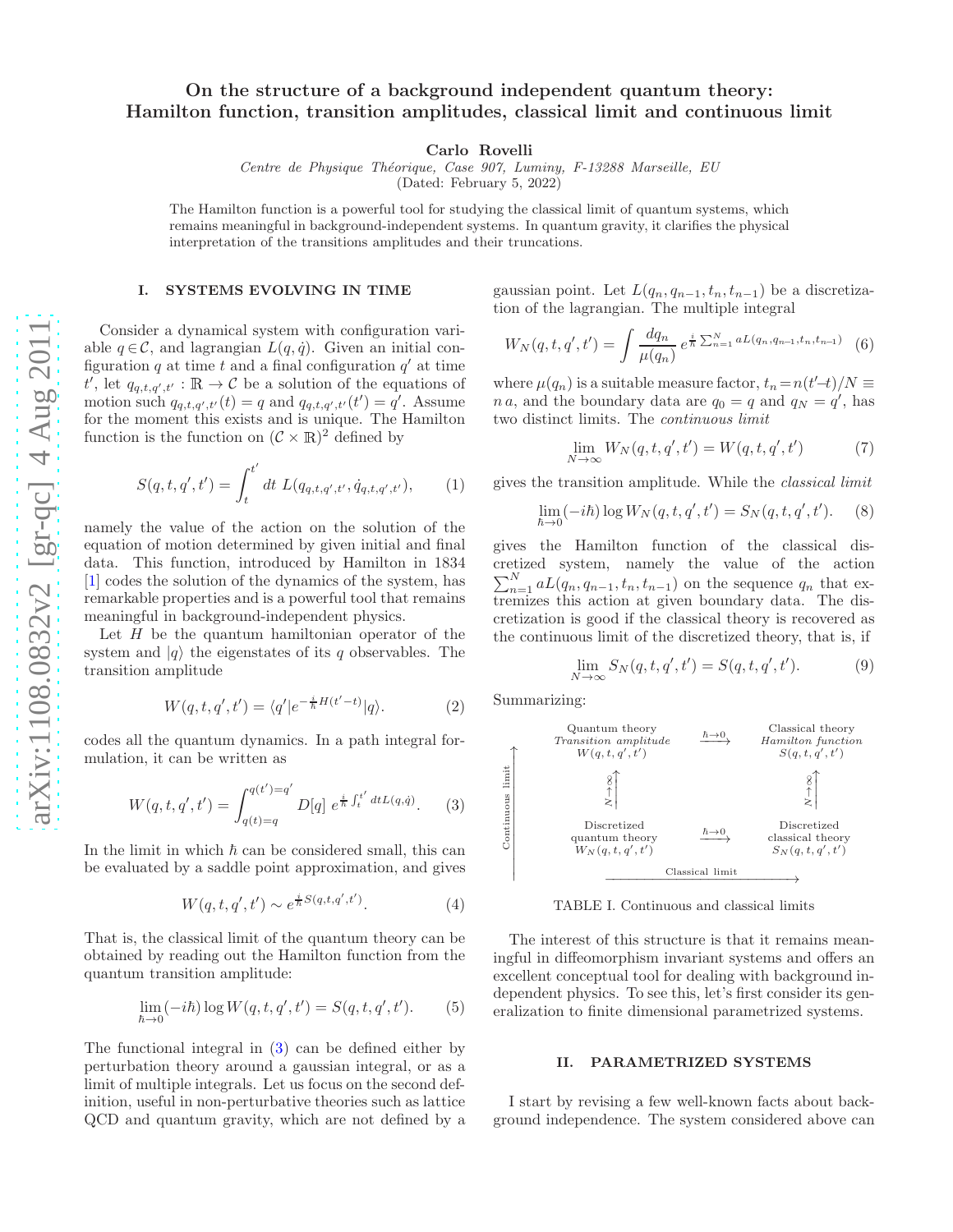be equivalently reformulated as follows. Introduce a new evolution parameter  $\tau$  and promote the physical time t to a new dynamical variable  $t(\tau)$ . By changing variables  $q(t) \rightarrow q(\tau) = q(t(\tau))$  in the action, we obtain a new action which depends on  $n + 1$  variables  $x = (q, t) \in \mathcal{C} \times \mathbb{R} \equiv \mathcal{C}_{ex}$  evolving in  $\tau$ 

$$
I[q] = \int dt \, L(q, \dot{q}) \to \int d\tau \, \dot{t} \, L(q, \dot{q}/\dot{t}) = \int d\tau \mathcal{L}(x, \dot{x}) \equiv I[x]
$$
\n(10)

where on the l.h.s of the arrow the dot indicates a derivative with respect to  $t$ , while on the r.h.s of the arrow (and from now on) it indicates a derivative with respect to  $\tau$ .

For instance, a single particle lagrangian  $L = m\dot{q}^2/2 V(q)$  gives  $\mathcal{L} = m\dot{q}^2/(2t) - tV(q)$ . This "parametrized" system describes the same physics as the original one, but in a different logic. The physical time variable  $t$  is now treated on the same footing as the other dynamical  $variable<sup>1</sup>$  $variable<sup>1</sup>$  $variable<sup>1</sup>$  and the system has a local gauge invariance under reparametrizations of  $\tau$ . It is easy to see that the canonical Hamiltonian of the action  $I[x]$  vanishes and the dynamics is entirely given by the first class constraint

<span id="page-1-3"></span>
$$
C(q, t, p, p_t) = p_t + H(q, p) \sim 0.
$$
 (11)

where p and  $p_t$  are the momenta conjugate to q and t and  $H(q, p)$  is the Hamiltonian of the original system.

As was recognized in the early days of the canonical analysis of general relativity [\[5\]](#page-5-1), this is precisely the structure of general relativity (GR). The general relativistic coordinates  $x^{\mu}$  play the same role as  $\tau$  above and reparametrization invariance is the invariance under general coordinate transformations. Above, the "parametrized" form of the dynamics has been derived from an original "un-parametrized" form, while GR is directly written in the parametrized form, with a local gauge-invariance. "De-parametrizing" GR is possible in principle, but spoils many of its formal properties, making the formalism far more cumbersome and intractable. In GR we better live with reparametrization invariance and, in fact, take advantage of it.

What is the Hamilton function of the parametrized system? From the definition

$$
S(x, \tau, x', \tau') = \int_{\tau}^{\tau'} d\tau \ \mathcal{L}(x_{x, x'}, \dot{x}_{x, x'}).
$$
 (12)

where  $x_{x,x'}(\tau)$  is a solution of the equations of motion such that  $x_{x,x'}(\tau) = x$  and  $x_{x,x'}(\tau') = x'$ . But a moment of reflection will convince the reader of two facts which are at first surprising: first,

$$
S(x, \tau, x', \tau') = S(x, x'),\tag{13}
$$

namely the Hamilton function of a parametrized system is independent from  $\tau$  and  $\tau'^{2}$  $\tau'^{2}$  $\tau'^{2}$ . Second, because of the gauge there are many solutions of the classical equations with the same boundary data, but  $S(x, x')$  is independent from the one chosen, that is, is gauge invariant. Both facts are immediate consequence of the invariance of the action under reparametrizations of  $\tau$ . Furthermore, since the new action is just the old one in new variables,  $S(x, x')$  is precisely nothing else than  $(1)$ .

That is, remarkably, the Hamilton function of the parametrized system is the same object as the Hamilton function of the original system. In fact, notice that the original Hamilton function was already a function of (two copies of) the *extended* configuration space  $C_{ex} = C \times \mathbb{R}$ . The Hamilton function was already born as if it knew it had to work in a parametrized language!

But this prescience goes, in facts, much farther. The essential property of the Hamilton function [\(1\)](#page-0-1) is that its derivative gives the momentum<sup>[3](#page-1-2)</sup>

$$
\frac{\partial S(q, t, q', t')}{\partial q} = p(q, t, q', t')\tag{15}
$$

But, a bit magically, it also happens to be true that

$$
\frac{\partial S(q, t, q', t')}{\partial t} = -E(q, t, q', t')\tag{16}
$$

where  $E$  is the energy at time  $t$  on the given trajectory, and the energy is precisely  $-p_t$ , as it is clear from [\(11\)](#page-1-3). Therefore the Hamilton function of the unparametrized system already treats  $q$  and  $t$  on the same footing.

Let me now come to the discretization of the path integral. What happens if we discretize the path integral of the reparametrization invariant theory? This can be achieved by a short-cut as follows. Instead of fixing the discretization of the time steps by  $t_n = na$  in [\(6\)](#page-0-2), let's integrate over the positions of the steps

<span id="page-1-4"></span>
$$
W_N(x, x') = \int \frac{dq_n dt_n}{\mu(q_n, t_n)} e^{\frac{i}{\hbar} \sum_{n=1}^N (t_n - t_{n-1}) L(q_n, q_{n-1}, t_n, t_{n-1})},
$$
\n(17)

Notice that the "lattice spacing" a is replaced by the variable quantity  $(t_n - t_{n-1})$ . With an appropriate choice of integration range and measure  $\mu(q_n, t_n)$ , this discretization provides a viable alternative to [\(6\)](#page-0-2) [\[6](#page-5-5)].

We can therefore recover the structure illustrated in Table I. The discretized quantum transition amplitude

$$
\frac{\partial S}{\partial \tau} = H(x, \frac{\partial S}{\partial x}) \,. \tag{14}
$$

But the canonical Hamiltonian  $H(x, p_x)$  vanishes because of the gauge invariance and therefore  $\partial S/\partial \tau = 0$ .

<span id="page-1-0"></span><sup>1</sup> That is, dynamics is not anymore interpreted as the description of the evolution in  $t$  of the  $n$  configuration variables  $q$ , but rather as a description of the possible *relations* between the  $n + 1$  variables  $x = (q, t)$  (see Section 3.2.4 in [\[2](#page-5-2)] and [\[3,](#page-5-3) [4\]](#page-5-4)).

<span id="page-1-1"></span> $2 S$  is a solution of the Hamilton-Jacobi equation

<span id="page-1-2"></span><sup>&</sup>lt;sup>3</sup> This is why the Hamilton function contains the solution of the equations of motion. Inverting  $p = p(q, t, q', t')$  we have the final position as a function of the initial position and momenta, and of the lapsed time:  $q'(t') = q'(q, p, t, t')$ , namely the solution of the equations of motion.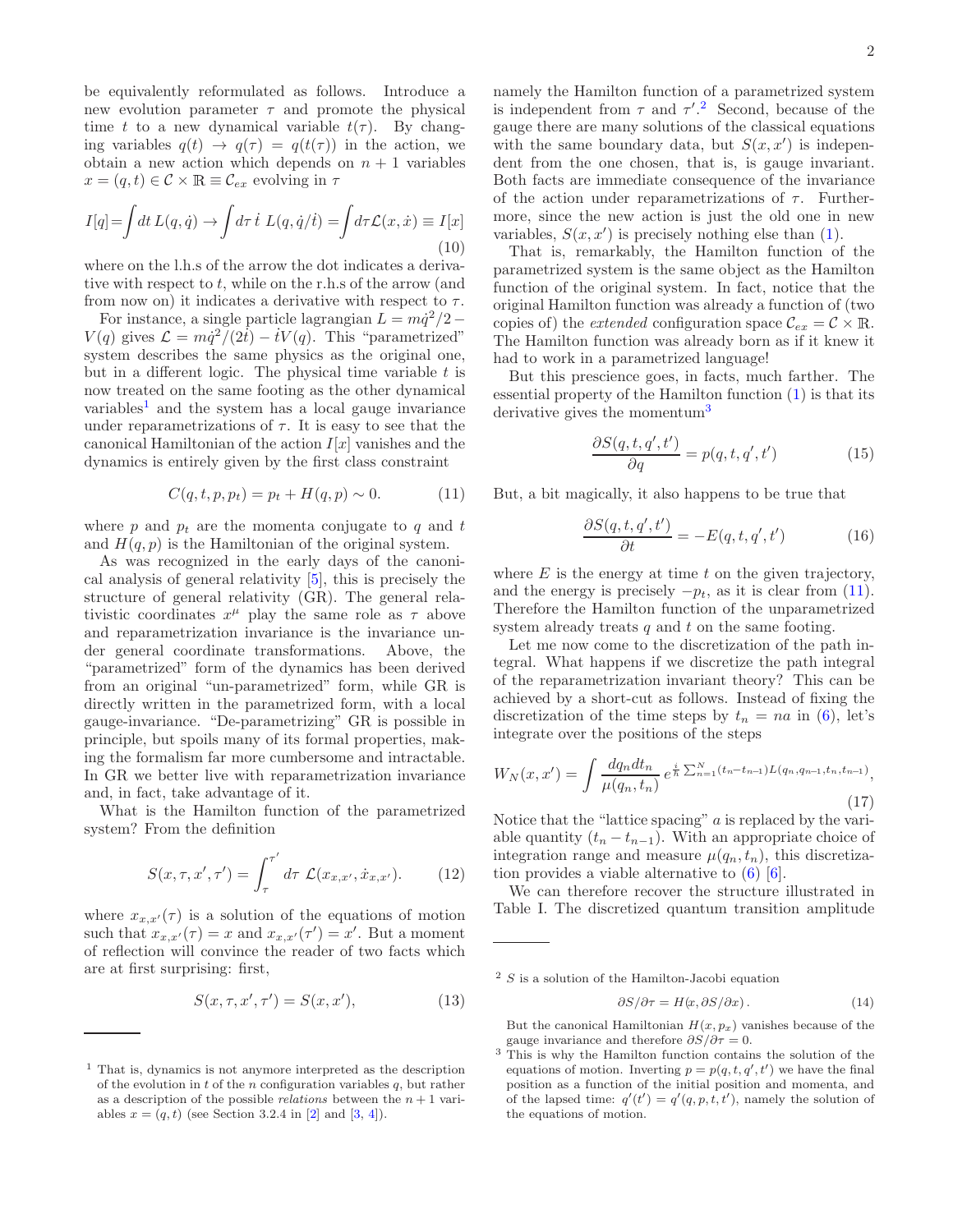[\(17\)](#page-1-4) yields the full quantum transition amplitude in the  $N \to \infty$  limit and the Hamilton function of a discretization of the classical parametrized theory in the  $\hbar \to 0$ limit. A concrete example is illustrated in detail in [\[6](#page-5-5)].

#### III. THREE IMPORTANT POINTS

Before applying these ideas to quantum gravity, three observations are required.

 $(i)$  I have assumed in the first paragraph of this article that there is one and only one solution of the equations of motion for any given boundary data. This is obviously not true in general. Boundary data can bound several solutions, or no solutions at all. A simple case is when the data can bound gauge equivalent solutions, which have the same action. This has no effect on the definition of the Hamilton function, which is gauge invariant. Consider then the cases in which there are gauge-inequivalent solutions, or no solution at all.

A moment of reflection will convince the reader that the existence of these cases does not modify the structure of Table I. The fundamental object is the quantum transition amplitude. The Hamilton function is a derived quantity that emerges from the classical limit of the transition amplitude. If there is more than a single classical trajectory between certain boundary data, then the saddle point approximation of the functional integral will give a sum over different critical points of the action. If there is no classical solution at all, then the integral will be suppressed in the classical limit. Therefore we simply interpret the Hamilton function as a function on  $\mathcal{C}_{ex}^2$  which on some regions can be multivalued, or non defined.

 $(ii)$  Care is required with boundary terms in the action. A total derivative added to the classical action does not modify the equations of motion but changes the Hamilton function. The form of the action needed to define the Hamilton function depends only on the variables and their first derivatives. In gravity, the usual action  $\int \sqrt{g}R$ vanishes on all pure gravity solutions, but the Hamilton function of GR does not vanish identically. We have to use a proper action that depends only on the metric and its first derivatives, or, equivalently, include the proper boundary term, as we do below.

 $(iii)$  In a finite dimensional system as the one considered above, the boundary data are defined on the boundary of a finite portion of a physical trajectory. The generalization of this procedure useful in field theory and in quantum gravity is to consider a finite portion of a physical trajectory as well. For this, consider a finite region B of spacetime and its boundary  $\Sigma = \partial \mathcal{B}$ . For a field theory on a metric space, the analog of the boundary data  $(q, q')$  is given by the fields value on  $\Sigma$ , while the analog of the data  $(t, t')$ , that determine the location of the boundary in the background time  $t$ , is given by the coordinate position  $\Sigma$ :  $\sigma \to x^{\mu}(\sigma)$  of the boundary 3d surface  $\Sigma$  in the background metric spacetime.

In a general covariant theory, on the other hand, the general relativistic coordinates  $x^{\mu}$  drop out of the Hamilton function, like  $\tau$  and  $\tau'$  drop from  $S(x, \tau, x', \tau')$ . The relevant boundary data are then solely the fields on  $\Sigma$ . In particular, in pure gravity, the boundary data can be taken to be just the canonical variable on  $\Sigma$ . In the ADM formalism the boundary data is given solely by the 3-metric q of  $\Sigma$ . Notice that in this case the geometrical shape of the boundary surface  $\Sigma$  is not determined by its coordinates, but rather by the gravitational field on it, which determines its metric [\[7\]](#page-5-6).

## IV. GENERAL RELATIVITY

Let me now apply the ideas illustrated above to quantum gravity. I start with the Hamilton function of classical GR. Following the discussion in the previous section, consider a finite 4d region  $\beta$  surrounded by a 3d surface  $\Sigma$ .<sup>[4](#page-2-0)</sup> For simplicity, I begin with metric variables – later on I will use other variables to describe the gravitational field. We can fix pure gravity boundary data on  $\Sigma$  by giving the three metric q of  $\Sigma$ . Let  $g_q$  be a 4d metric on  $\beta$  which satisfies the Einstein's equations and induces the 3-metric q on  $\Sigma$ . The possibility that such  $g_q$  might be non-existent or not-unique does not concern us here, as discussed in point  $(i)$  of previous section. Consider the action of GR, including the boundary term

$$
I[g] = \frac{1}{2} \int_{\mathcal{B}} d^4x \sqrt{g}R[g] + \int_{\Sigma} d^3x \sqrt{q}k, \qquad (18)
$$

where  $k = k^{ab}q_{ab}$  is the trace of the extrinsic curvature  $k^{ab}$  on the boundary and q is the induced 3 metric. If  $g$  is a solution of the equations of motion, the first term vanishes. Thus, the Hamilton function of  $q$  is the action of  $g_q$ , that is

<span id="page-2-2"></span>
$$
S[q] = I[g_q] = \int_{\Sigma} d^3x \sqrt{q} k^{ab} [q](x) q_{ab}(x).
$$
 (19)

The non-trivial part of this expression is the dependence of the extrinsic curvature  $k^{ab}[q](x)$  on the 3-metric. This dependence is nonlocal: in general the extrinsic curvature in a point  $x$  depends on the value of the metric on the entire surface  $\Sigma$ .<sup>[5](#page-2-1)</sup>

<span id="page-2-0"></span><sup>4</sup> In the applications we are particularly interested in the cases where  $\beta$  is a ball or a segment of a cylinder, and therefore  $\Sigma$  has the topology of  $S_3$ , or  $S_3 \times S_3$ , which are respectively relevant to discuss scattering and cosmology.

<span id="page-2-1"></span> $^5$  For a simple example of this dependence consider the Euclidean  $\,$ theory, and say that the metric  $q$  is that of a metric 3-sphere with radius a. Such a sphere can be imbedded in many curved 4d manifolds, and the extrinsic curvature of the imbedding is not determined by q. But if the 4d Riemannian manifold is a solution of the Euclidean Einstein equations, then this freedom is drastically reduced. A solution of the Einstein equation is flat space. A metric 3-sphere can be imbedded in a flat 4d space as the surface of the ball with radius  $a$  and this fixes the extrinsic curvature to be  $k^{ab} = a^{-1}q^{ab}$ , so that  $H[q(a)] = 6\pi^2 a^2$ .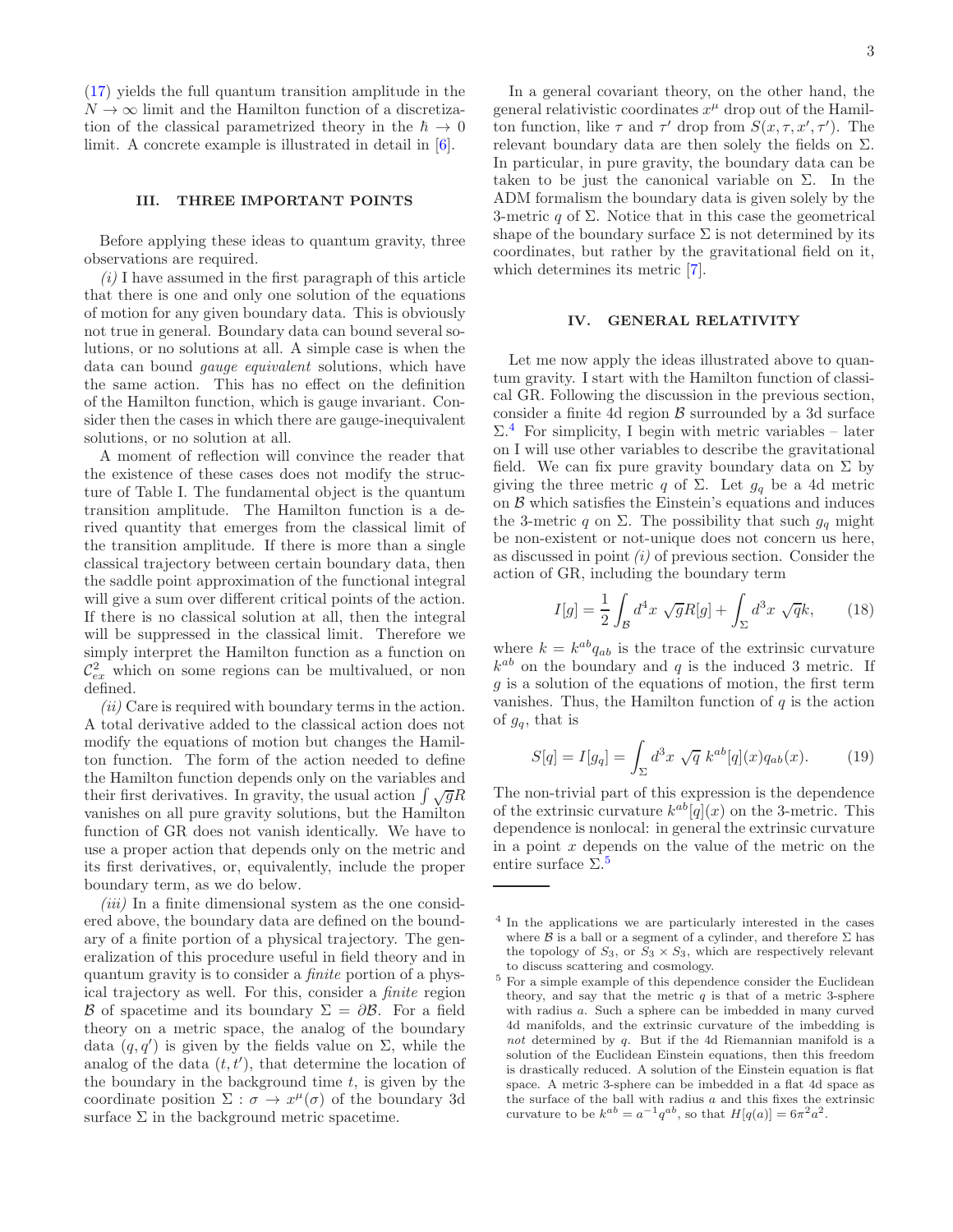Now, consider a discretization of GR. As a warm-up, consider the best-known discretization, which is Regge calculus. Fix a triangulation  $\Delta$  of  $\beta$  and consider Regge geometries on  $\beta$ . A Regge geometry is a geometry which is everywhere flat except on the triangles t of  $\Delta$ , where the curvature is distributional and fully determined by the deficit angle  $\theta_t$  at the triangle, determined by the sum of the dihedral angles of the flat 4-simplices meeting at t. This geometry is uniquely determined by giving the lengths  $l_i$  of the segments i of  $\Delta$ , which determine the deficit angles  $\theta_t = \theta_t(l_i)$  and the areas  $A_t = A_t(l_i)$  of these triangles. The Regge action is a local function of these lengths and reads

$$
I_{\Delta}[l_i] = \sum_{t \in \Delta} \theta_t(l_i) A_t(l_i). \tag{20}
$$

The triangulation of  $\beta$  indices a boundary triangulation  $\partial\Delta$  on the boundary surface  $\Sigma$ . The boundary 3-metric is fully determined by the lengths of the boundary links  $i_b$ , which I denote as  $q = \{l_{i_b}\}\.$  The Hamilton function of the Regge theory is the discrete analog of [\(19\)](#page-2-2):

$$
S_{\Delta}[q] = \sum_{t \in \partial \Delta} \theta_t[l_{i_b}] A_t(l_{i_b}). \tag{21}
$$

where the sum is here over the triangles in the boundary and  $\theta_t$  is the discrete extrinsic curvature at the boundary triangles, namely the angle between the 4-normals of the two boundary tetrahedra separated by the triangle t. While the area of a boundary triangle depends only on the length of its three sides, the extrinsic curvature  $\theta_t[l_{i_b}]$ is a non-trivial function of all the boundary lengths, determined by solving the bulk Regge equations of motion. (I have used the square-brackets notation to emphasize this non-local character of the dependence.)

Regge theory approximate GR in the following sense. First, say that a sequence of Regge geometries  $g_n$  converges to a Riemannian geometry  $q$  if there is map f from one to the other such that for any two points  $x$  and  $y$ ,  $|d_g(f(x), f(y)) - d_{g_n}(x, y)| < \epsilon$ , where  $d_g(x, y)$  is the distance between  $x$  and  $y$  in the geometry  $g$ . Then, consider a sequence  $\Delta_n$  of refinements of a triangulations and a Regge geometry  $q_n$  be on the boundary of  $\Delta_n$ , such that  $q_n$  converge to q. A discretization is good if

<span id="page-3-2"></span>
$$
\lim_{n \to \infty} S_{\Delta_n}[q_n] = S[q] \tag{22}
$$

and I shall assume for the following that the Regge discretization is good.

Let us now come to the quantum theory. Formally, this can be defined by the truncated transition amplitude

<span id="page-3-0"></span>
$$
W_{\Delta}[q] = \int \frac{dl_i}{\mu(l_i)} \ e^{\frac{i}{\hbar}I_{\Delta}[l_i]} \tag{23}
$$

where the integral is on the bulk lengths only. This integral is difficult to define and control for a number of reasons. Among these is the fact that we have little control on the measure and on the triangular inequalities

that the lengths  $l_i$  must satisfy in order to define a metric, and the fact that the integral is likely to diverge for long or short  $l_i$ 's. Let me ignore these difficulties for the moment, in order to illustrate the general structure of the theory. In the next Section, I will give a different version of  $W_{\Delta}[q]$ , where these difficulties are addressed.

Like the multiple integral  $(6)$ , the truncated transition amplitude [\(23\)](#page-3-0) have two interesting limits. By definition, the  $\hbar \rightarrow 0$  limit gives the Regge Hamilton function.

<span id="page-3-1"></span>
$$
\lim_{\hbar \to 0} (-i\hbar) \log W_{\Delta}[q] = S_{\Delta}[q]. \tag{24}
$$

If we restore physical units, we must add the Newton constant  $1/8\pi G$  in front of the action and  $(24)$  reads

$$
\lim_{l_P \to 0} (-i8\pi l_P^2) \log W_{\Delta}[q_i] = S_{\Delta}[q_{\partial \Delta}]. \tag{25}
$$

where  $l_P = \sqrt{\hbar G}$  is the Planck length. Then, taking [\(22\)](#page-3-2) into account, and in the light of table I, it is reasonable to define the quantum gravity transition amplitudes

<span id="page-3-4"></span>
$$
W[q] = \lim_{n \to \infty} W_{\Delta_n}[q_n]
$$
 (26)

if  $\lim_{n\to\infty} q_n = q$ . (The choice of a particular sequence  $\Delta_n$  can be avoided by defining a stricter limit, for  $\Delta \to \infty$ in the sense of nets [\[8\]](#page-5-7).) The limit itself, however, is not of great significance from the perspective of a physicist, since the quantum theory is already defined by its family of approximations [\(23\)](#page-3-0).

It is reasonable to expect these approximation to be good in the regime where the corresponding classical approximations are good, namely where [\(22\)](#page-3-2) converges fast. This is the regime where the bulk deficit angles are small, namely the regime around flat space.<sup>[6](#page-3-3)</sup>

But should we expect the limit [\(26\)](#page-3-4) to actually converge, and converge fast? A rigorous answer to this equation is missing, but there are circumstantial arguments that indicate that this could be the case in some regimes. The Regge approximation becomes exact on flat space. That is, the Regge action and the continuous Einstein-Hilbert action are equal for a flat geometry. It follows that if the geometry is flat, the Regge discretization is "topological" in the sense that it is invariant under a refinement of the triangulation. This very peculiar property was called Ditt-invariance in [\[6](#page-5-5)] from Bianca Dittrich, who has emphasized it in her work with Benjamin Bahr [\[9](#page-5-8)[–11\]](#page-5-9). When the boundary data are near flatness, in the sense mentioned, a refinement of the triangulation becomes therefore irrelevant. More precisely, let  $q_n$  be a sequence of boundary Regge metrics converging to a 3 geometry q such that  $g_q$  is close to a flat geometry. Then one may expect that in this regime  $W_{\Delta_n}[q_n]$  converges fast, and therefore a small  $n$  is sufficient to give a good approximation to the physical amplitudes.

<span id="page-3-3"></span> $6$  The expansion in n should not be confused with the standard perturbative expansion used in QFT. The later is an expansion in the amplitude of the field, keeping all its modes. The former is an expansion in the number of modes.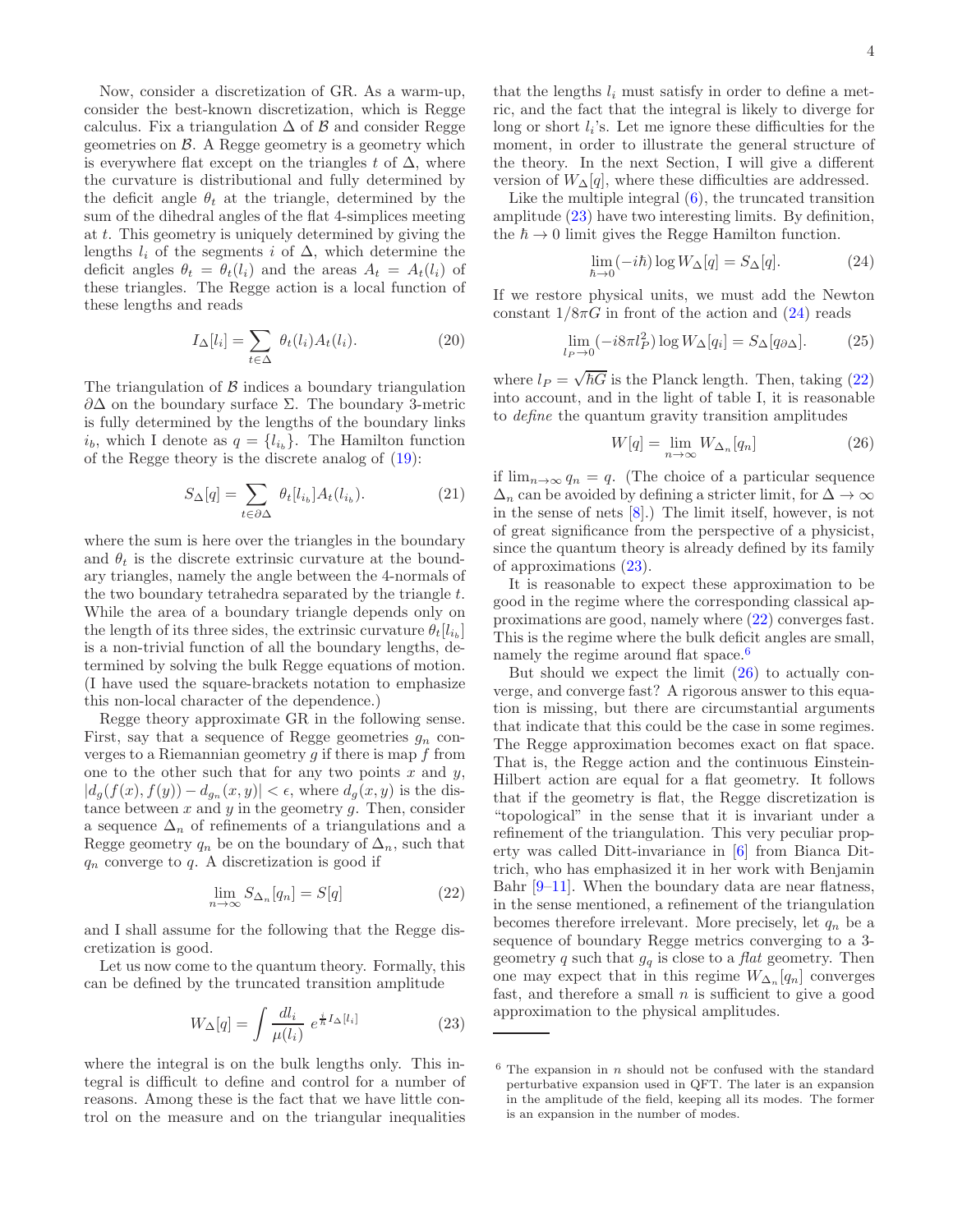## V. SPINFOAMS

In covariant loop quantum gravity one defines truncated transition amplitudes which are functions of boundary data [\[12,](#page-5-10) [13\]](#page-5-11). These are defined by the EPRL-FK-KKL dynamics [\[14](#page-5-12)[–16](#page-5-13)]. Explicitly, they are given by

<span id="page-4-0"></span>
$$
W_{\mathcal{C}}(h_l) = \int_{SU(2)} dh_{vf} \prod_f \delta(h_f) \prod_v A(h_{vf}) \tag{27}
$$

where the vertex amplitude is given by

<span id="page-4-2"></span>
$$
A(h_{ab}) = \sum_{j_{ab}} \int_{SL(2C)} dg_a \prod_{ab} tr_{j_{ab}} [h_{ab} Y^{\dagger}_{\gamma} g_a g_b^{-1} Y_{\gamma}]. \quad (28)
$$

I refer to [\[13](#page-5-11)] for the notation. These equations define loop quantum gravity. They can be seen as a version of [\(23\)](#page-3-0) that addresses the difficulties associated to [\(23\)](#page-3-0). In particular, [\(27\)](#page-4-0) is ultraviolet finite and admits a deformed version [\[17](#page-5-14)[–19](#page-5-15)] where the amplitude is indeed finite. The measure (from which convergence depends [\[20\]](#page-5-16)) is fixed by gauge covariance [\[21](#page-5-17)] and the triangular inequalities are implemented by the tensor structure of the  $SU(2)$  representations. The theory can be coupled to fermions and Yang-Mills fields [\[22\]](#page-5-18).

In  $(27)$ , C is a two-complex. The transition amplitude depends on L  $SU(2)$  elements  $h_l$  associated to the L links l of the graph that bounds  $\mathcal C$  and is therefore an element W of the boundary Hilbert space  $H_{\partial\mathcal{C}}$  [\[13](#page-5-11)]. Semiclassical states  $\psi$  in  $H_{\partial\mathcal{C}}$  can be associated to discretized 3d geometries  $q_{\psi}$  formed by glued polyhedra [\[23,](#page-5-19) [24\]](#page-6-0). In particular, these geometries can be Regge geometries.

In a remarkable series of works [\[25](#page-6-1)[–28](#page-6-2)], evidence has piled up that [\(27\)](#page-4-0) converges to the Regge Hamilton function  $S_{\Delta}[q]$  in an appropriate classical limit, if the twocomplex  $\mathcal C$  is the two-skeleton of the dual of  $\Delta$ . We can therefore compose a table similar to the one in Section I.



TABLE II. Continuous and classical limits in quantum gravity.

Thus, the LQG transition amplitudes on a twocomplex define a family of approximations to the full theory, and the classical limit of each of these (for  $\mathcal C$  the two-skeleton of  $\Delta^*$ ) is given by Regge gravity on  $\Delta$ . An analog table could be written for lattice QCD.

There are some peculiar features of quantum gravity, still, that distinguish it for the case in Table I, as well as from QCD.

The first is that the three-metric  $q$  cannot be fully diagonalized. A maximal set of commuting operators in  $H_{\partial\mathcal{C}}$  is formed by areas and volumes of the polyhedra, but these quantities do not suffice to determine the geometry of the glued polyhedra. The full set of data that determine this geometry is formed by operators that do not commute. Therefore classical 3 metrics can only be associated to semiclassical states in  $H_{\partial\mathcal{C}}$ . To have semiclassical states –where fluctuations are small with respect to expectation values– we need large quantum numbers. In particular, we need large spins, and therefore large distances compared to the Planck scale. Physically, this simply means that at small scale the geometry of space cannot be Riemannian: it is a quantized geometry, and there is a Heisenberg uncertainty preventing the full 3 geometry to be sharp. In other words, the  $\hbar \rightarrow 0$  limit of the theory is also necessarily a large distance limit. At short scale, quantum gravity does not have a proper continuous limit taking it to classical GR. This was of course expected on physical grounds.[7](#page-4-1)

A second essential difference between quantum gravity and other theories defined via a discretization such as QCD is the absence of a coupling constant to be tuned to a critical value in order to define the continuous theory. This has been illustrated in detail in [\[6\]](#page-5-5) and I refer the reader to that paper for a full discussion.

Individual amplitudes [\(27](#page-4-0)[-28\)](#page-4-2) can be obtained as Feynman amplitudes of a proper QFT, using the group-fieldtheory formalism [\[31\]](#page-6-3). By separating the terms with vanishing spins and reinterpreting them as defined on subtwo complexes, it may be possible to re-express the limit as a series [\[8](#page-5-7)]. This observation, and the analogy with the standard Feynman expansion reinforces the interpretation of the expansion in  $n$  as a perturbative expansion.

Finally, the formal argument presented at the end of the last section suggesting fast convergence in  $n$  has received some circumstantial support in the context of the amplitude [\(27\)](#page-4-0): the amplitudes computed for boundary data sufficiently close to flat space converge rapidly to the correct classical limit already at very low n; see [\[30,](#page-6-4) [32\]](#page-6-5). The efficacy of the formalism has been proven by the way the old Barrett-Crane model has been ruled out [\[33](#page-6-6)[–35\]](#page-6-7).

<span id="page-4-1"></span><sup>7</sup> There is a formal way to take the classical limit without sending the dimensions of the individual polyhedra to infinity. Since the eigenvalues of the geometrical quantities are proportional to (powers of) the Immirzi parameter  $\gamma$ , one can formally take  $\gamma$ to zero in order to explore the classical limit at fixed boundary triangulation and at fixed boundary size. The  $\gamma \to 0$  limit has been studied in [\[28](#page-6-2)[–30](#page-6-4)].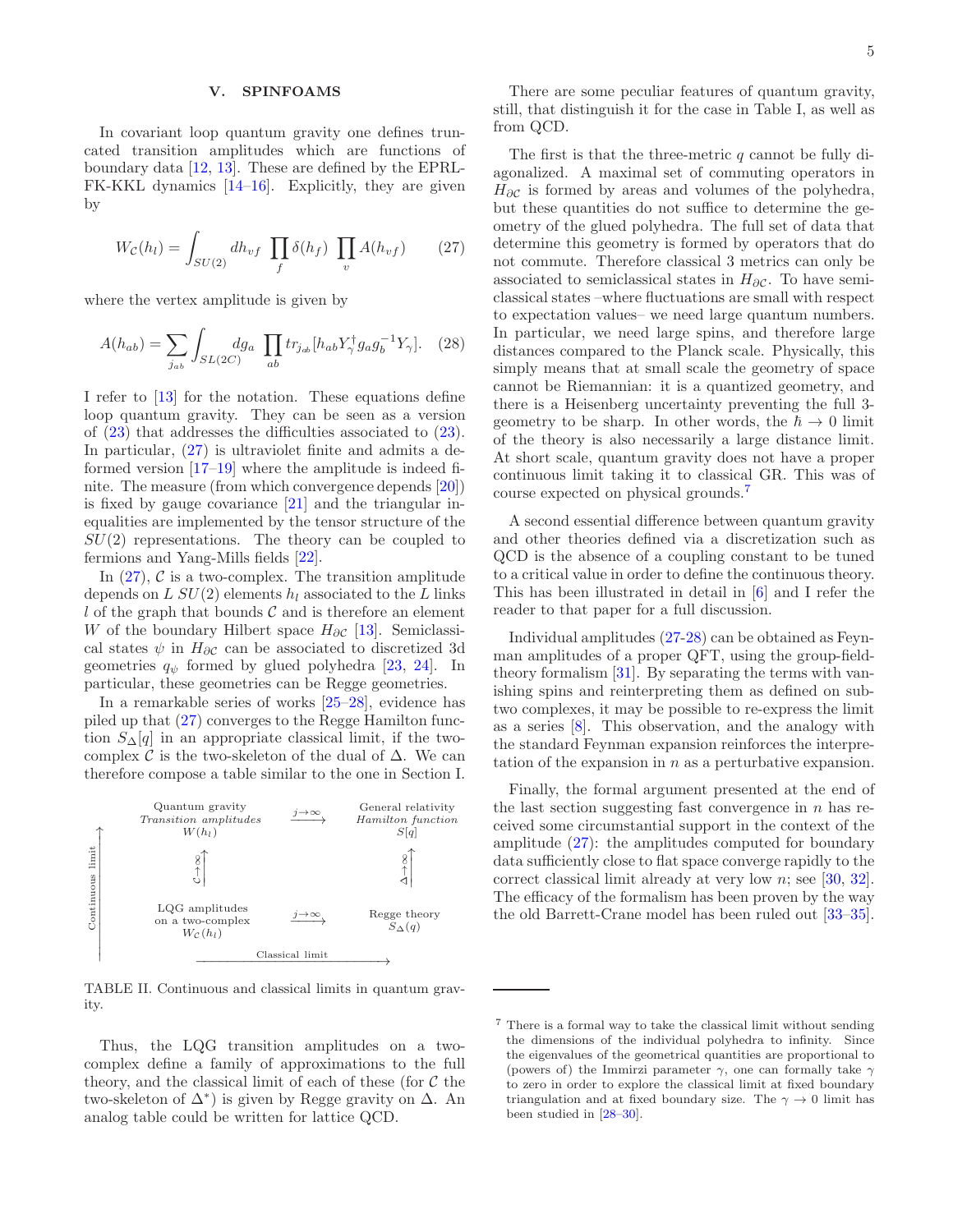#### VI. CONCLUSION

Quantum gravity is often confusing. Field operator insertions in the path integral, which are the main tool for analyzing conventional QFT, are uninteresting in quantum gravity, due to diff-invariance. The discretization used to define boundary amplitudes is often confused with the quantum discreteness of space. The general structure of a background-independent quantum theory is different from that of a convention QFT. What are good observables in quantum gravity, and how do we describe evolution? See for example [\[4,](#page-5-4) [36](#page-6-8)[–49\]](#page-6-9) and [\[50](#page-6-10)] for an overview.

I have given a tentative overall picture of the structure of the theory, the observables, and the form of the continuous and classical limits. The truncated boundary transition amplitudes [\(27-](#page-4-0)[28\)](#page-4-2) are the tool for extracting physics from the theory. From these quantities one can derive standard observables, for instance for analyzing cosmological evolution [\[51\]](#page-6-11), or particle scattering [\[52\]](#page-6-12), where the old idea that the gravitons live on the nonperturbative quantum states (e.g. [\[53\]](#page-6-13)) is realized concretely by having the quantum excitations on the nodes of the boundary state.

These quantities admit two distinct limits. In the clas-

sical limit where quantum effects are disregarded, they converge to the Hamilton function of a truncation of GR. In the continuum limit, we expect them to converge to the transition amplitudes of the full theory. If the present indications are confirmed, there should be a regime in  $q$ where the convergence is rapid and therefore the truncation can work as an effective expansion. The expansion parameter is  $g_q$ 's deviation from flatness.

The truncation introduced by  $\mathcal{C}$  (or  $\Delta$ ) should not be confused with the physical quantum discreteness of the geometry. The quantum discreteness of the geometry is the fact that the geometrical size of the cells of the complex takes discrete values. It disappears in the semiclassical limit, where the theory is studied at distances large with respect to the Planck scale, while it persists in the continuum limit, with an arbitrary large two-complex. In other words, no refinement of the cellular complex can make the size of the cells go smoothly to zero, because geometry is physically discrete at the Planck scale. This is the most characteristic aspect of quantum gravity.

Finally, not much is known about the effect of the radiative corrections on this structure (for partial results, see [\[31,](#page-6-3) [54](#page-6-14)[–56](#page-6-15)]). These are finite in the deformed version of [\(27\)](#page-4-0) [\[17,](#page-5-14) [18](#page-5-20)] but this does not make them irrelevant. The main open problem in quantum gravity, I think, is to study their effect on the convergence of the continuous limit.

- <span id="page-5-0"></span>[1] W. Hamilton, "On the application to dynamics of a general mathematical method previously applied to optics," British Association Report (1834) 513–518.
- <span id="page-5-2"></span>[2] C. Rovelli, Quantum Gravity. Cambridge University Press, Cambridge, U.K., 2004.
- <span id="page-5-3"></span>[3] C. Rovelli, "'Forget time'," Found.Phys. 41 [\(2011\) 1475–1490,](http://dx.doi.org/10.1007/s10701-011-9561-4) [arXiv:0903.3832](http://arxiv.org/abs/0903.3832). [4] C. Rovelli, "Partial observables,"
- <span id="page-5-4"></span>Phys. Rev. D65 [\(2002\) 124013,](http://dx.doi.org/10.1103/PhysRevD.65.124013) arXiv: gr-qc/0110035. [5] S. Deser, R. Arnowitt, and C. Misner, "Heisenberg
- <span id="page-5-1"></span>Representation in Classical General Relativity," Nuovo Cim. 19 (1961) 668.
- <span id="page-5-5"></span>[6] C. Rovelli, "Discretizing parametrized systems: the magic of Ditt-invariance,"  $arXiv:1107.2310$ .
- <span id="page-5-6"></span>[7] L. Modesto and C. Rovelli, "Particle scattering in loop quantum gravity," [Phys. Rev. Lett.](http://dx.doi.org/10.1103/PhysRevLett.95.191301) 95 (2005) 191301, [arXiv:gr-qc/0502036](http://arxiv.org/abs/gr-qc/0502036).
- <span id="page-5-7"></span>[8] C. Rovelli and M. Smerlak, "Spinfoams: summing = refining," [arXiv:1010.5437](http://arxiv.org/abs/1010.5437).
- <span id="page-5-8"></span>[9] B. Dittrich, "Diffeomorphism symmetry in quantum gravity models," [arXiv:0810.3594](http://arxiv.org/abs/0810.3594).
- [10] B. Bahr, B. Dittrich, and S. Steinhaus, "Perfect discretization of reparametrization invariant path integrals," Phys. Rev. D83 [\(2011\) 105026,](http://dx.doi.org/10.1103/PhysRevD.83.105026) [arXiv:1101.4775](http://arxiv.org/abs/1101.4775).
- <span id="page-5-9"></span>[11] B. Bahr and B. Dittrich, "Improved and Perfect Actions in Discrete Gravity," Phys. Rev. D80 [\(2009\) 124030,](http://dx.doi.org/10.1103/PhysRevD.80.124030) [arXiv:0907.4323](http://arxiv.org/abs/0907.4323).
- <span id="page-5-10"></span>[12] C. Rovelli, "A new look at loop quantum gravity," [arXiv:1004.1780](http://arxiv.org/abs/1004.1780).
- <span id="page-5-11"></span>[13] C. Rovelli, "Zakopane lectures on loop gravity," [arXiv:1102.3660](http://arxiv.org/abs/1102.3660).
- <span id="page-5-12"></span>[14] J. Engle, E. Livine, R. Pereira, and C. Rovelli, "LQG vertex with finite Immirzi parameter," Nucl. Phys. B799 [\(2008\) 136–149,](http://dx.doi.org/10.1016/j.nuclphysb.2008.02.018) [arXiv:0711.0146](http://arxiv.org/abs/0711.0146).
- [15] L. Freidel and K. Krasnov, "A New Spin Foam Model for 4d Gravity," *[Class. Quant. Grav.](http://dx.doi.org/10.1088/0264-9381/25/12/125018)* **25** (2008) 125018, [arXiv:0708.1595](http://arxiv.org/abs/0708.1595).
- <span id="page-5-13"></span>[16] W. Kaminski, M. Kisielowski, and J. Lewandowski, "Spin-Foams for All Loop Quantum Gravity," [Class. Quant. Grav.](http://dx.doi.org/10.1088/0264-9381/27/9/095006) 27 (2010) 095006, [arXiv:0909.0939](http://arxiv.org/abs/0909.0939).
- <span id="page-5-14"></span>[17] M. Han, "4-dimensional Spin-foam Model with Quantum Lorentz Group," [arXiv:1012.4216](http://arxiv.org/abs/1012.4216).
- <span id="page-5-20"></span>[18] W. J. Fairbairn and C. Meusburger, "Quantum deformation of two four-dimensional spin foam models," [arXiv:1012.4784](http://arxiv.org/abs/1012.4784).
- <span id="page-5-15"></span>[19] M. Han, "Cosmological Constant in LQG Vertex Amplitude," [arXiv:1105.2212](http://arxiv.org/abs/1105.2212).
- <span id="page-5-16"></span>[20] L. Crane, A. Perez, and C. Rovelli, "Perturbative finiteness in spin-foam quantum gravity," [Phys. Rev. Lett.](http://dx.doi.org/10.1103/PhysRevLett.87.181301) 87 (2001) 181301.
- <span id="page-5-17"></span>[21] E. Bianchi, D. Regoli, and C. Rovelli, "Face amplitude of spinfoam quantum gravity," [Class. Quant. Grav.](http://dx.doi.org/10.1088/0264-9381/27/18/185009) 27 (2010) 185009, [arXiv:1005.0764](http://arxiv.org/abs/1005.0764).
- <span id="page-5-18"></span>[22] E. Bianchi, M. Han, E. Magliaro, C. Perini, and W. Wieland, "Spinfoam fermions,"  $arXiv:1012.4719$ .
- <span id="page-5-19"></span>[23] L. Freidel and S. Speziale, "Twisted geometries: A geometric parametrisation of SU(2) phase space,"